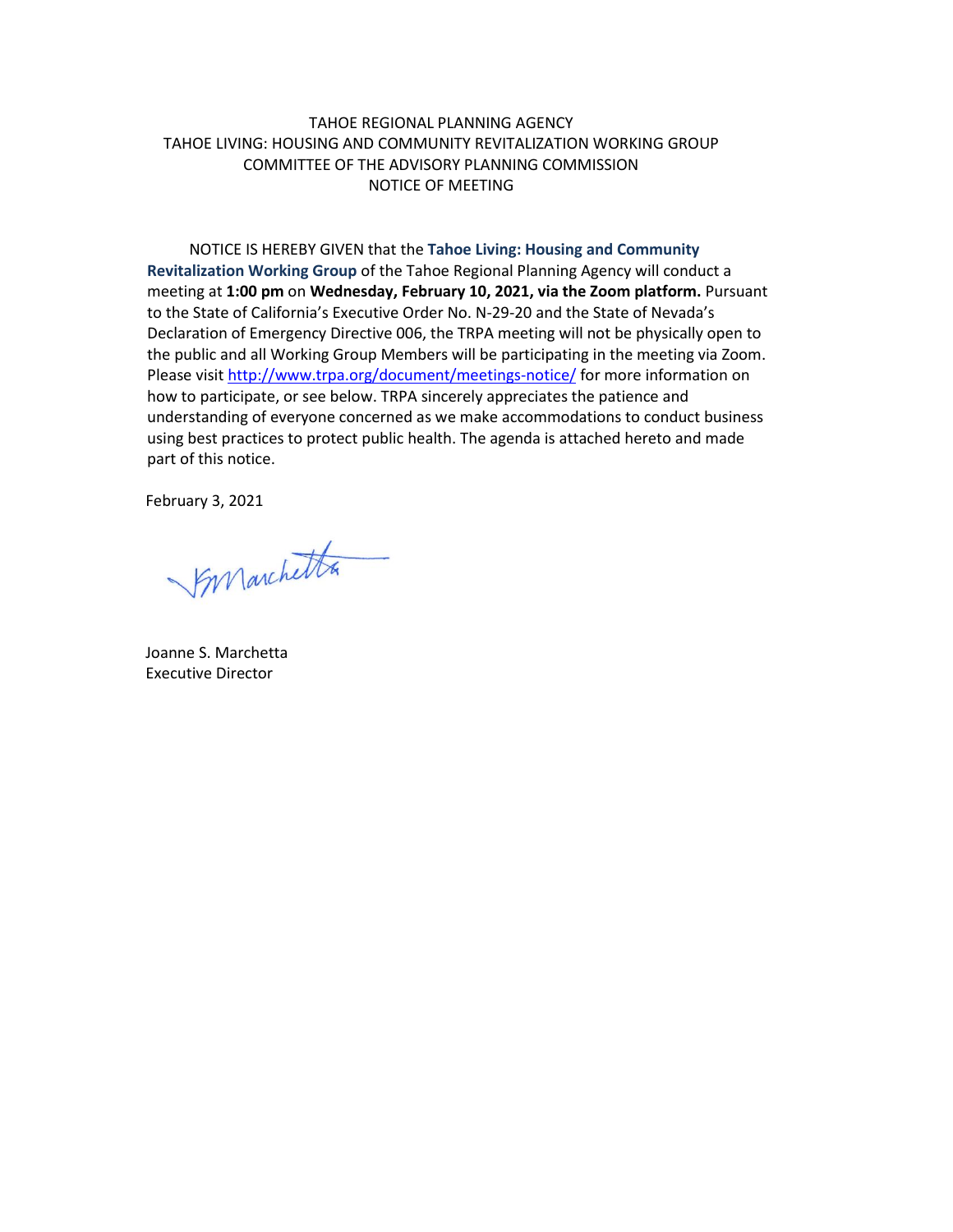Tahoe Living Housing and Community Revitalization Strategic Initiative Working Group Meeting #3 February 10, 2021

## **Agenda**

To register for the Zoom meeting, please go to: <https://us02web.zoom.us/meeting/register/tZ0rd-qvqD0uGNKh0JiMHCGOTNmJfoLozLnt>

**After registering, you will receive a confirmation email containing information about joining the meeting.**

To join the meeting via dial-in:

**Dial-in #:** (669) 900-9128 US **Meeting ID:** 896 0376 6426 **Passcode:** 507582

Note: Non-Working Group members in attendance will be invited to comment during key segments of the agenda. The public may also provide additional comments in writing before or after the meeting by sending comments to: [abettinger@trpa.org.](mailto:abettinger@trpa.org)

| <b>Time</b> | <b>Topic</b>                                                                                              | <b>Description and Meeting</b><br><b>Materials</b>                                                                                                      |
|-------------|-----------------------------------------------------------------------------------------------------------|---------------------------------------------------------------------------------------------------------------------------------------------------------|
| 1:00 PM     | <b>Welcome and Comments by</b><br>I.<br>the Chair                                                         | If you are unable to access the Zoom<br>virtual meeting, you can contact the<br>TRPA admin staff at<br>virtualmeetinghelp@trpa.org or<br>(775) 588-4547 |
| 1:35 PM     | II. Agenda Overview and Zoom<br><b>Protocols</b>                                                          | <b>TRPA requests all Working Group</b><br>members and public log in online to<br>see shared screen and preferably be<br>on video.                       |
| 1:40 PM     | <b>III. Introductions</b>                                                                                 | All attendees are asked to rename<br>their participant label in Zoom<br>indicating their affiliation, if any, e.g.<br>"Dwight Schrute, Dunder Mifflin." |
| 1:55 PM     | IV. Review of Working Group #2<br><b>Outcomes</b><br>a. Priority Housing Action<br><b>Recommendations</b> | <b>TRPA</b> staff                                                                                                                                       |
| 2:00 PM     | V.<br><b>ADU/Small Homes and Density</b><br><b>Policy Development</b>                                     |                                                                                                                                                         |